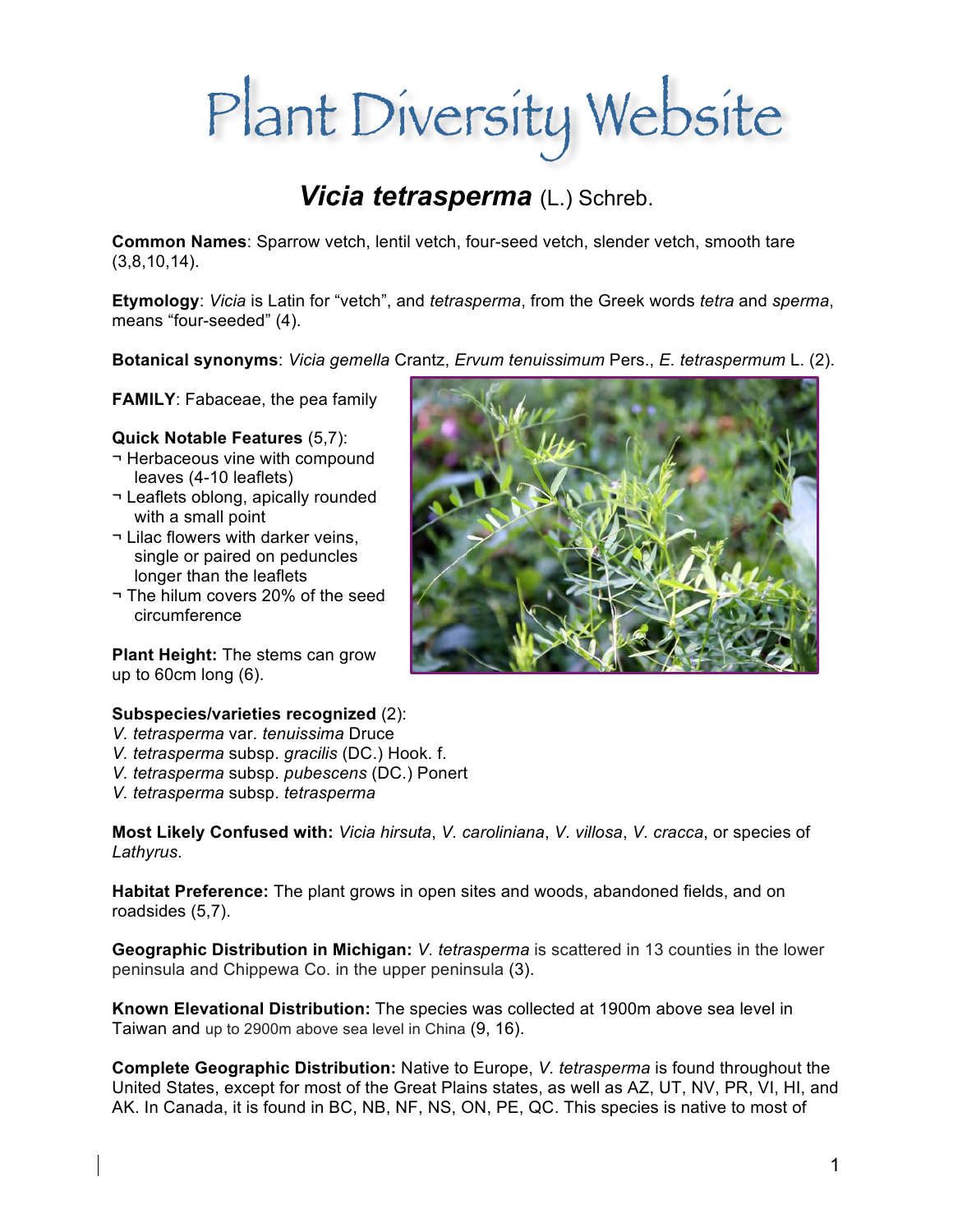Europe, especially abundant in western countries. It is also found in Algeria, Australia, Azerbaijan, Chile, China, Georgia, India, Israel, Japan, Korea, Morocco, Nepal, New Zealand,

Russia, St. Pierre and Miquelon, St. Helena, South Africa, Syrian Arab Republic, Tajikistan, Tunisia, Turkey, and Turkmenistan (8,9).

**Vegetative Plant Description:** *V. tetrasperma* is an annual, herbaceous, decumbent or climbing plant with branching stems that are slender, and smooth to lightly pubescent. The stipules are entire, sagittate or nearly deltoid, 2-3mm long. The alternately arranged leaves are 2-4cm long, pinnately compound, with 4-10 mostly glabrous leaflets 0.6-2cm long and at least 3mm wide. The leaflets are oblong to narrow elliptic and apically rounded with a small point. The terminal leaflet is modified as a tendril that is entire or branched (5,6,7,16).

**Climbing Mechanism**: The plant uses its foliar tendrils to climb (7).



**Flower Description:** The flowers of *V. tetrasperma* (4-8mm long) are perfect, zygomorphic, and borne in racemes with 1-3cm long pedicels, bearing usually 1-2 flowers, less often 3-4. The calyx tube (1-1.5mm long) has minute appressed pubescence, or it may be glabrous, and the five lobes are irregular, with the upper lobes clearly shorter than the lower. The five petals are lilac to whitish with conspicuously darker veins. The standard overlaps the wings, which are adherent to the keel petals. The 10 stamens are fused as 9+1. The oblong, unicarpellate ovary is sessile, or nearly so, 3-4mm long, with a filiform, apically pubescent style (5,6,7,16).



**Flowering Time:** *V. tetrasperma* flowers in spring (April-June) (7).

**Pollinator:** The species is autogamous, self-pollinating (13).

**Fruit Type and Description:** *V. tetrasperma* bears a flattened, glabrous legume, light brown in color when mature in May-July. The legumes are usually 1-1.3cm long, 0.3-0.5cm wide, blunt tipped, and each contains 3-5 seeds (5,7).

**Seed Description:** The subglobose seeds are 1.5-2.5mm broad, with an attachment

scar (hilum) that covers 20% of the seed circumference (5).

**Dispersal Syndrome:** *V. tetrasperma* is a self-reseeding species. Hygroscopic movement (stress due to differential rates of drying in adjacent tissues) causes the legume fruits to dehisce explosively (12).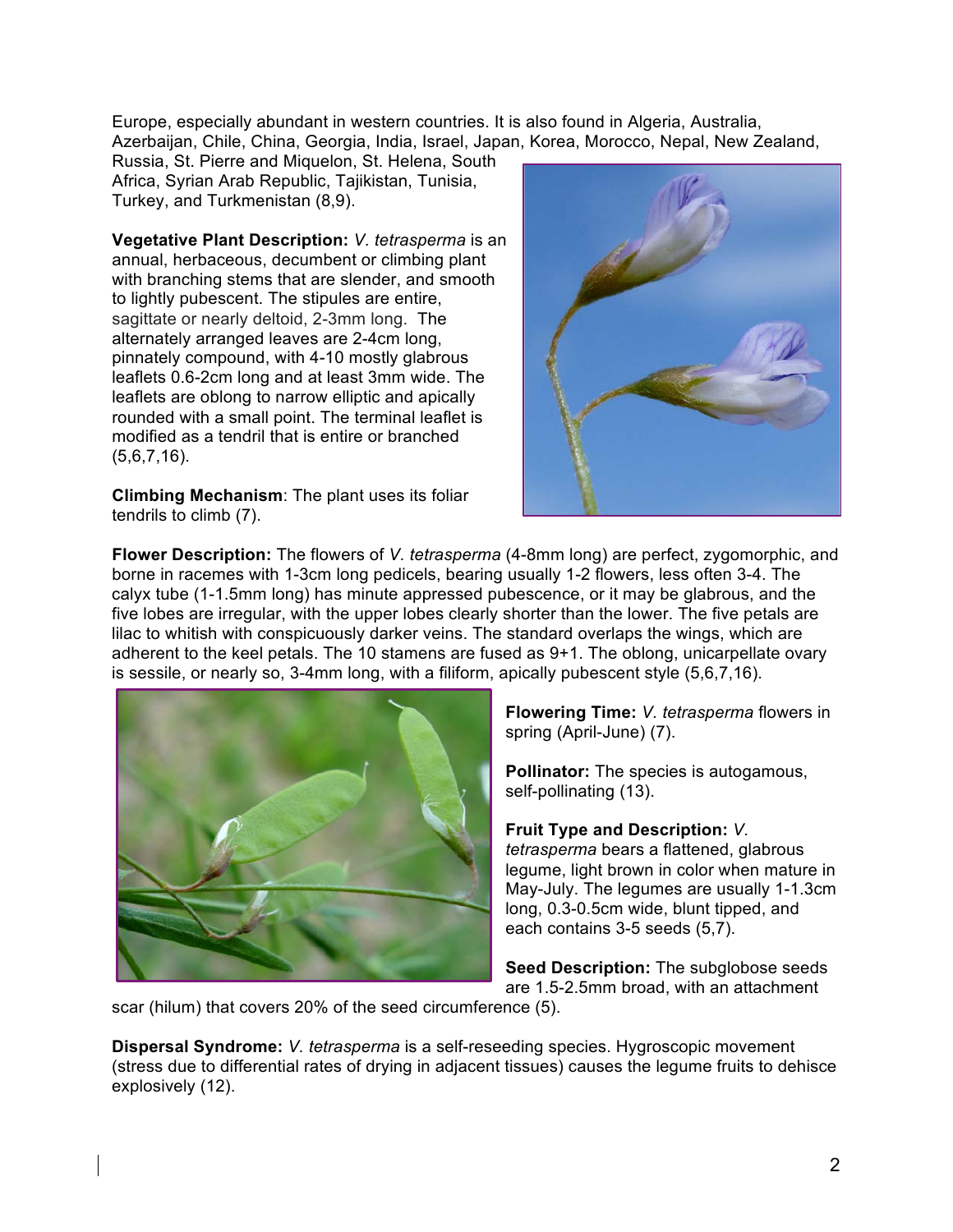**Distinguished by**: Most similar to *Vicia tetrasperma* is *V. hirsuta,* which has more leaflets per leaf (12-16). While the calyx lobes are approximately the same size, the legumes of *V. hirsuta* are pubescent with only 2 seeds. The leaflets of *V. caroliniana* are also more numerous (10-18)

than *V. tetrasperma*, and are covered in soft pubescence. Further, the inflorescence of *V. caroliniana* bears more (7-20) and larger (8- 12mm long) flowers than *V. tetrasperma*, and has a calyx that is almost regular. The legumes of *V. caroliniana* are longer (1.5-3cm long), and bear more seeds per fruit (5-8). *V. villosa* and *V. cracca* both have 16-24 leaflets per leaf, the inflorescences are borne in dense racemes, and the legumes are longer (2-3cm long). *V. villosa*'s calyx tube is conspicuously swollen at the base, and the flowers are larger (~1.5cm long). *V. cracca*'s calyx tube is only slightly



swollen at the base, and the flowers (9-13mm long) overlap one another. *Lathyrus* spp. are generally very similar to *Vicia* spp. The flowers can be differentiated by mostly free wings, which are adherent to the keel petals in *Vicia* spp., and the widened, flattened style with hairs along the inner side, in comparison to the filiform style with apical hairs found in *Vicia* flowers. Without flowers, *Lathyrus* can usually be distinguished from *Vicia* by the size and shape of the stipules. In *Lathyrus*, the stipules are hastate to semi-sagittate and more than 7mm broad, with the exception of *L. palustris* and *L. venosus*, which have smaller stipules. Species in the genus *Vicia* have semi-sagittate to lanceolate stipules that are less than 7mm broad (5,6,7).

**Other members of the family in Michigan (number species):** *Amorpha* (2), *Amphicarpaea* (1), *Anthyllis* (1), *Apios* (1), *Astragalus* (3), *Baptisia* (3), *Caragana* (1), *Cercis* (1), *Chamaecrista* (2), *Colutea* (1), *Crotalaria* (1), *Cytisus* (1), *Dalea* (2), *Desmanthus* (1), *Desmodium* (12), *Galega*  (1), *Gleditsia* (2), *Glycine* (1), *Gymnocladus* (1), *Hedysarum* (1), *Hylodesmum* (2), *Kummerowia* (1), *Lathyrus* (9), *Lespedeza* (9), *Lotus* (1), *Lupinus* (3), *Medicago* (3), *Melilotus* (3), *Mimosa* (1), *Orbexilum* (1), *Phaseolus* (2), *Pisum* (1), *Pueraria* (1), *Robinia* (3), *Securigera* (1), *Senna* (2), *Strophostyles* (1), *Tephrosia* (1), *Trifolium* (10), *Vicia* (9), *Vigna* (1), and *Wisteria* (2) (source 3).

**Ethnobotanical Uses:** No medicinal uses for *V. tetrasperma* were found in the literature, but the leaves and stems can be consumed cooked (15). Although the plant is not listed as poisonous, there is a recorded case in which a 3-year-old child ingested the seeds of *V. tetrasperma*, resulting in gastrointestinal discomfort (11).

**Phylogenetic Information**: The genus *Vicia* is a member of the subfamily Faboideae in the Fabaceae family, which is in the order Fabales, part of the Rosids I, Core Eudicots. Members of the Fabaceae family are distributed worldwide, and the family contains approximately 9.4% of all eudicots and 16% of all known woody plants found in neotropical rainforests (1).

**Interesting Quotation or Other Interesting Factoid not inserted above:** In 2001, it was determined that *V. tetrasperma* populations have high genetic variation, which can be attributed to its wide geographical range, high fecundity rates (70-150 seeds per plant), and the persistence of wild populations (12). *V. tetrasperma*, like many members of the Fabaceae, has a symbiotic relationship with nodule forming bacteria that fixes atmospheric nitrogen in a form that is used by other plants, benefiting not only the host, but surrounding individuals as well (15).

#### **Literature and websites used:**